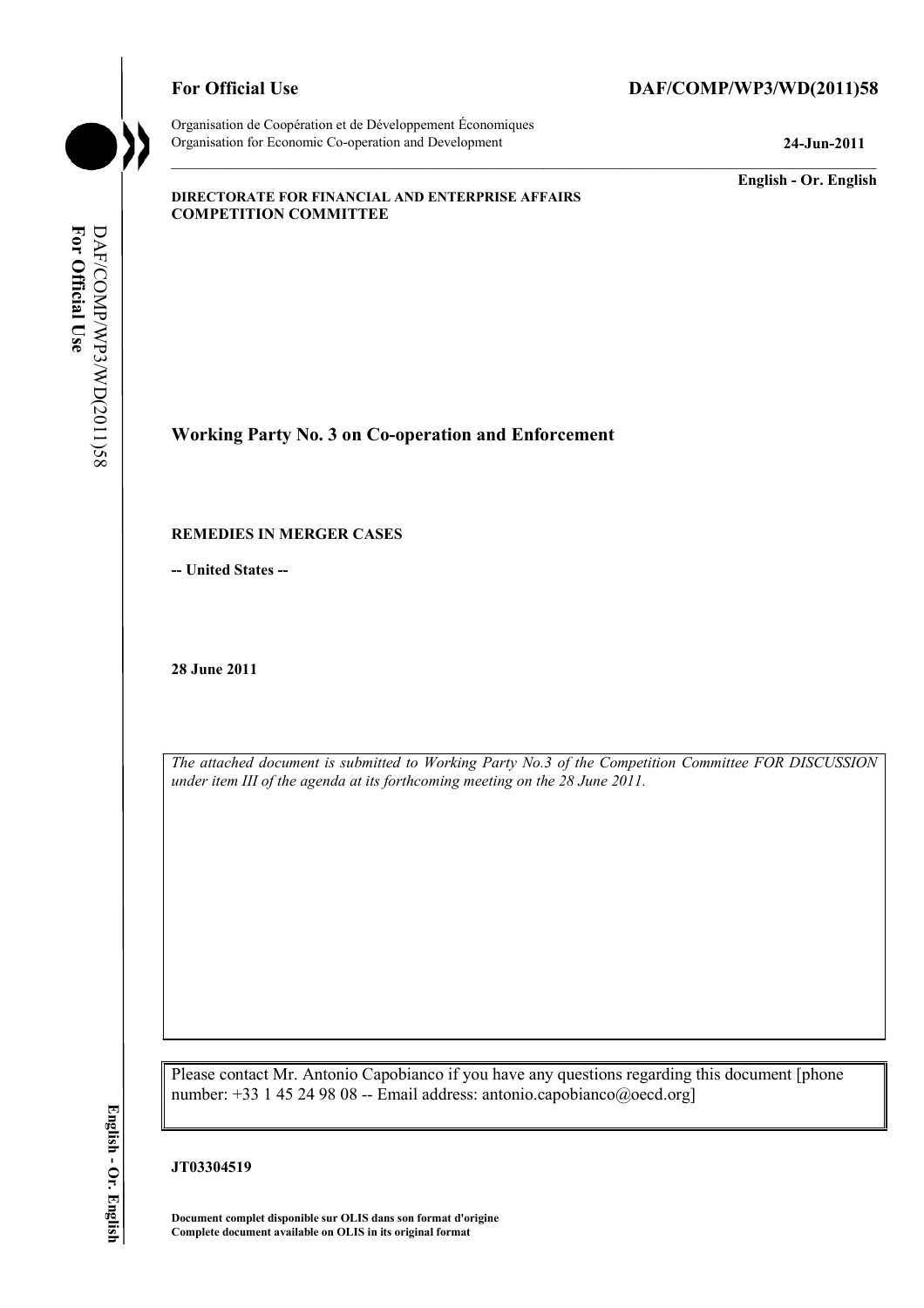1. This paper is intended to articulate the principles and practices employed by the United States competition enforcement agencies—the Antitrust Division of the United States Department of Justice ("Antitrust Division")<sup>1</sup> and the United States Federal Trade Commission ("Federal Trade Commission) (together, the "Agencies")—in analyzing, implementing, and enforcing merger remedies.

# **1. Background**

 the Government and observe waiting periods before consummating their merger. One of the Agencies will 2. Understanding the United States' approach to merger<sup>2</sup> remedies requires an appreciation of how the United States' premerger notification system functions. The United States has two key substantive merger control statutes, the Sherman Act<sup>3</sup> and the Clayton Act.<sup>4</sup> The Hart-Scott-Rodino Act<sup>5</sup> governs premerger notification and requires merging parties whose mergers meet certain dollar thresholds to notify then review the merger and determine whether it is anticompetitive.

 proposed merger. If the court issues a preliminary injunction, there will subsequently be a full trial to proceed.<sup>6</sup> 3. If the reviewing Agency determines that a proposed merger is anticompetitive, it may seek a preliminary injunction in federal court before the merger takes place. The purpose of the preliminary injunction is to halt the merger until the Agency can fully litigate the likely competitive effects of the determine whether the injunction should be made permanent or whether the merger should be allowed to

4. In practice, however, most parties propose and negotiate a settlement with the Government before litigation, usually by offering to eliminate the anticompetitive aspects of the merger by making a divestiture, proposing limits on their post-consummation conduct, or both.<sup>7</sup> However, while the issues posed by most anticompetitive mergers are resolved through negotiation rather than litigation, the possibility that the reviewing Agency will seek to block the merger drives the negotiation process, including the remedy policies discussed in this paper.

5. This paper discusses mainly settlements and orders that are entered before a merger is consummated. The Agencies apply a similar analysis when seeking to remedy anticompetitive mergers that already have been consummated. The law in the United States is clear that a merger may be challenged after it occurs, whether or not it had been subject to the premerger reporting laws. The same

 $\overline{1}$ <sup>1</sup> The Antitrust Division has recently released an updated version of its Policy Guide to Merger Remedies. See http://www.justice.gov/atr/public/guidelines/272350.pdf.

- $3$  15 U.S.C. §§ 1-2.
- $^{4}$  15 U.S.C. § 18.
- $15 \text{ U.S.C. }$ § 18a.
- adjudication, and the result is an order from the Commission, either allowing the merger to go forward, or prohibiting it. The Department of Justice conducts such trials before the court that issued the injunction. <sup>6</sup> The Federal Trade Commission generally conducts such full trials under its own rules for administrative
- $p<sup>7</sup>$  As described below, the Antitrust Division's remedies are embodied in "decrees" (and "consent decrees"), which are issued by a federal court; the Federal Trade Commission's remedies are in "consent orders," which the Commission itself issues. We will use both terms interchangeably throughout this paper.

<sup>&</sup>lt;sup>2</sup> The term "merger" is used throughout this paper to include acquisitions and any other similar transactions subject to the statutes enforced by the Agencies.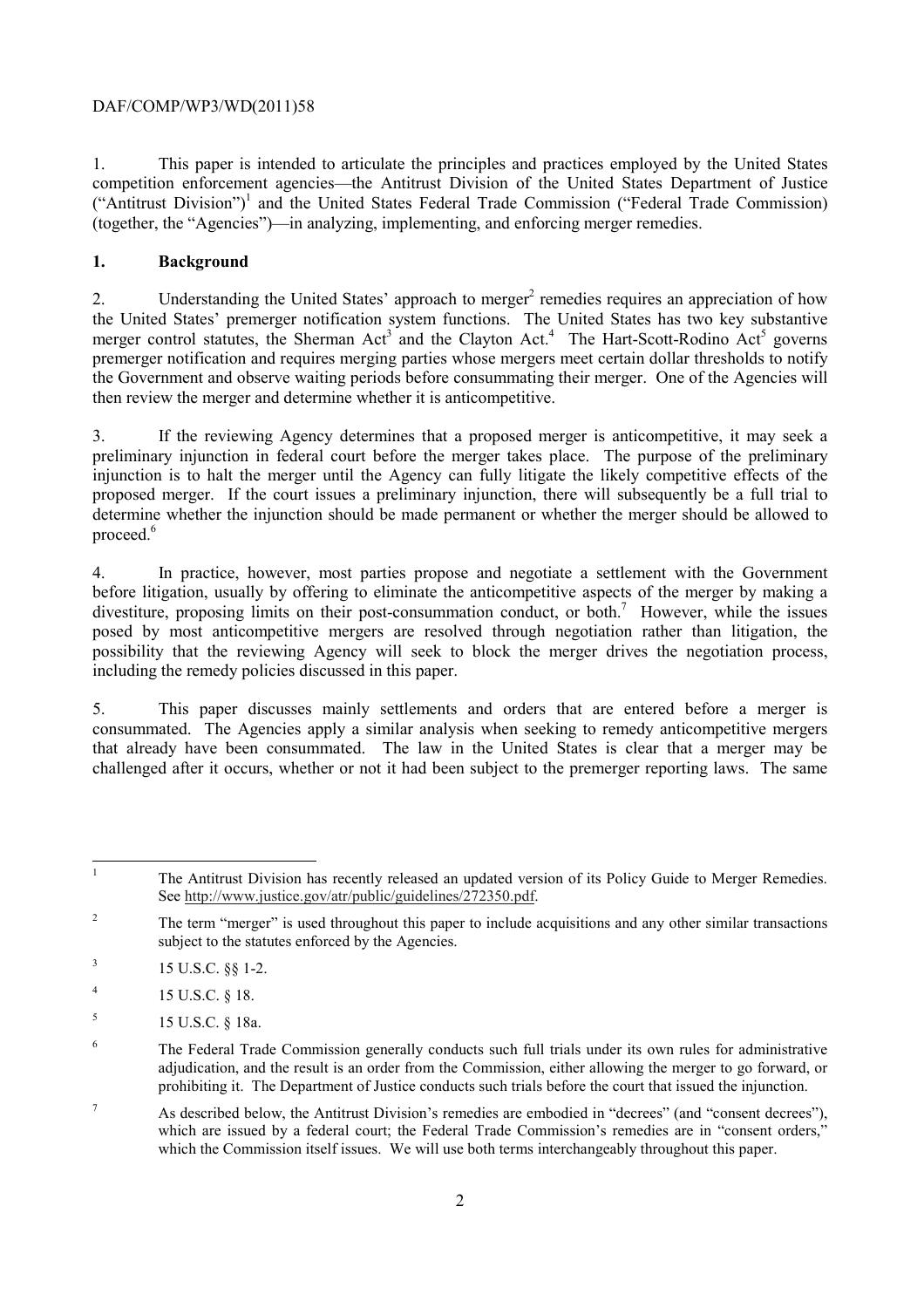periods does not create any legal "safe harbor" for an anticompetitive merger.<sup>8</sup> law and analysis applies to both consummated and unconsummated mergers. The expiration of waiting

# **2. Key Principles of Merger Remedies Policy**

Because mergers can vary significantly, effective merger remedies also vary from case to case. 6. Because mergers can vary significantly, effective merger remedies also vary from case to case. However, the Agencies apply certain basic principles to all their merger remedies. First, effectively preserving (or restoring) competition is the key to an appropriate merger remedy. The Agencies will consider only remedies that resolve the competitive problems posed by a merger. Second, the Agencies' central goal is preserving competition, not determining market outcomes. Therefore, the Agencies' remedy provisions are designed to preserve competition generally, rather than protect or favor particular competitors. The Agencies will seek merger remedies that protect the competitive landscape by effectively preserving competition without reducing the incentive for individual firms to compete. Third, a remedy closely tailored to the theory of the violation in a particular case is the best way to ensure that the relief obtained cures the competitive harm. The Agencies will accept a proposed remedy only if they are satisfied that there is a close, logical nexus between the proposed remedy and the alleged violation—that the remedy fits the violation and flows from the theory of competitive harm. Effective merger remedies also preserve the efficiencies created by the merger, to the extent possible, without compromising the benefits that result from maintaining competitive markets.<sup>9</sup>

7. The Agencies' focus is on identifying effective relief for the particular merger presented. In certain factual circumstances, structural relief may be the best choice to protect consumers. In different circumstances, conduct relief may be the best choice. And, in still other circumstances, a combination of structural and conduct relief may be the most effective approach.<sup>10</sup>

8. The Agencies' remedies analysis is fact-intensive, as is the case analysis itself. The Agencies typically will determine what competitive harm the merger has caused or likely will cause and what kind of relief, if any, will remedy that particular competitive harm.

# **3. Types of Remedies**

 $\overline{a}$ 

horizontal merger. The Agencies sometimes use structural remedies in the vertical merger context as well. 9. The Agencies' merger remedies typically include structural or conduct provisions, or a combination of both, depending on the factual circumstances presented. Structural remedies generally involve the sale of physical assets by the merging firms or, in some instances, the sale or licensing of intangible assets, such as intellectual property, or a combination of both. The Agencies rely on structural remedies to preserve competition in the vast majority of cases when a competitive problem results from a Conduct remedies usually entail provisions that restrain the merged firm's post-consummation business conduct. Conduct remedies can be particularly effective for dealing with competitive problems raised by vertical mergers and also are sometimes used to address issues raised by horizontal mergers (usually in

<sup>8</sup> In *Chicago Bridge and Iron*, at http://www.ftc.gov/os/adjpro/d9300/050106finalorder9300.pdf, the FTC challenged a consummated merger in several markets for high pressure storage tanks, and ordered the firm to split up and divest half. The FTC's order was affirmed by the court of appeals, 534 F.3d 410 (5th Cir. 2008).

<sup>&</sup>lt;sup>9</sup> A remedy is not effective simply because it preserves a proposed transaction's claimed efficiencies.<br>Rather, a remedy's effectiveness depends fundamentally on its impact on consumers and competition.

 merger challenges, either instead of or in addition to unwinding the transaction. *See also* FED. TRADE <sup>10</sup> In appropriate circumstances, the Agencies also may consider seeking disgorgement in consummated COMM'N, POLICY STATEMENT ON MONETARY EQUITABLE REMEDIES IN COMPETITION CASES (July 25, 2003), *available at* http://www.ftc.gov/os/2003/07/disgorgementfrn.shtm.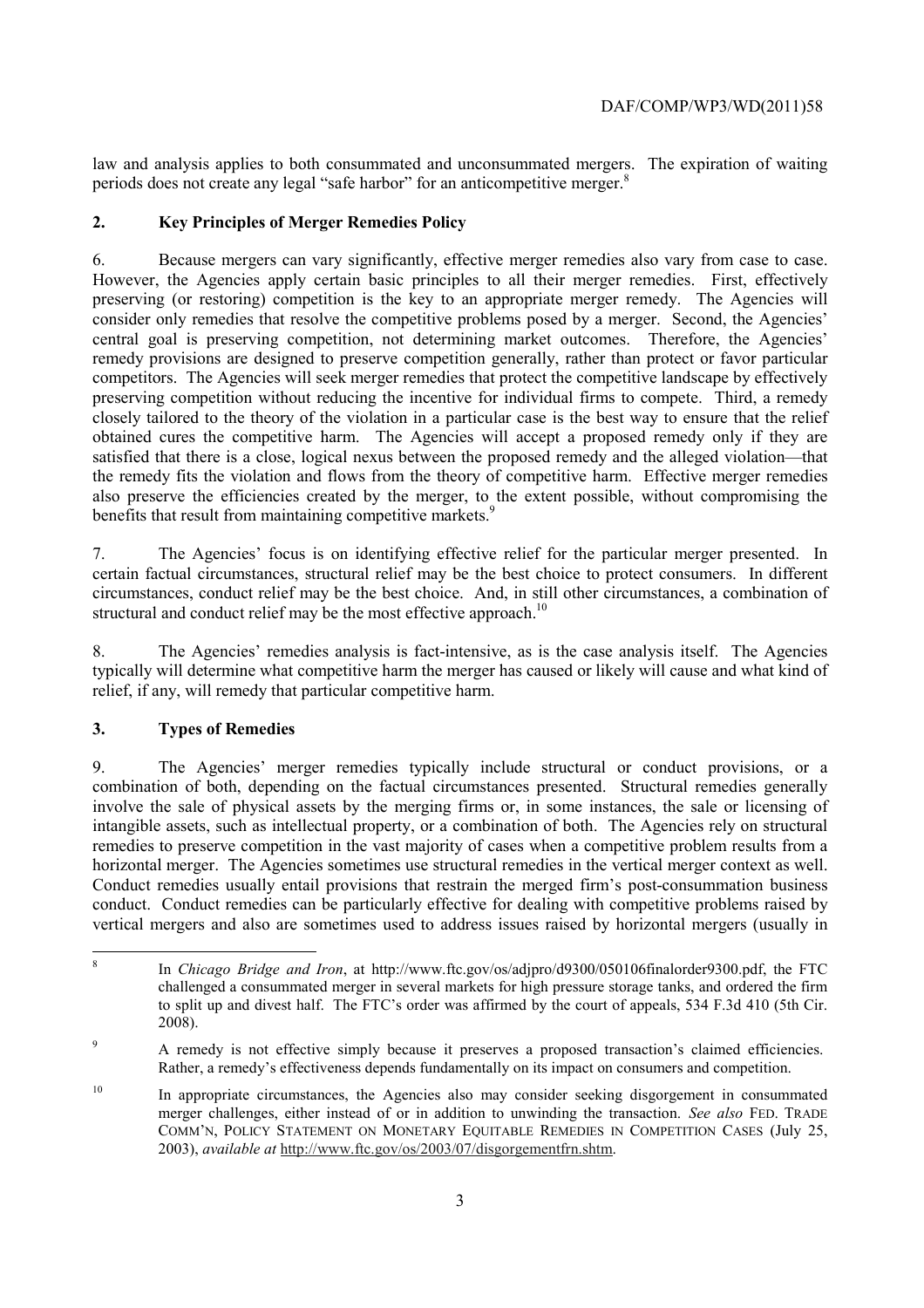conjunction with a structural remedy). In cases in which neither structural nor conduct relief, nor a combination of the two, would effectively preserve competition, the Agencies will seek to block the merger (or unwind a consummated merger).

# *3.1. Structural Remedies*

 demonstrated its ability to compete in the relevant market. An existing business entity typically possesses 10. For a structural remedy to be effective, the purchaser of the divested assets must possess both the means and the incentive to preserve competition in the affected market(s). Therefore, any divestiture must include all the assets, physical and intangible, necessary for the purchaser to effectively compete with the merged entity. This often requires the divestiture of an existing business entity that already has not only all the physical assets, but also the personnel, intangible assets, and management infrastructure necessary for the efficient production and distribution of the relevant product, and it already has succeeded in competing in the market.

11. The Agencies sometimes will accept divestiture of less than an existing business entity, if circumstances warrant. For example, the Agencies may consider such a divestiture if there is no relevant business entity smaller than either of the merging firms, a set of acceptable assets can be assembled from the merging firms, and the Agencies are persuaded that these assets will create a viable entity that will effectively preserve competition. The Agencies also may consider divestiture of less than an existing business entity when certain of the entity's assets already are in the possession of, or readily obtainable in a competitive market by, the purchaser. In those circumstances, the Agencies typically would need to know the purchaser's identity in advance.

12. The Agencies also may consider divestiture of more than an existing business entity, where that is necessary to preserve competition. For example, in some industries, it is difficult to compete without offering a "full line" of products. In those circumstances, the Agencies may seek to include a full line of products in the divestiture package, even if their antitrust concern relates to only a subset of those products, so that the purchaser has similar "scope" economies as the merged firms.

13. In some situations, the assets necessary for the purchaser to compete effectively are intangible assets—for example, when firms with alternative patent rights for producing the same final product are merging. In those cases, structural relief must provide one or more purchasers with rights to those assets, either by sale to a different owner or through licensing.

# *3.2. Conduct Remedies*

14. Conduct remedies can be particularly effective for dealing with competition issues raised by vertical mergers and sometimes are used to address issues raised by horizontal mergers, usually in conjunction with a structural remedy. There is a range of conduct remedies that may be effective in preventing consumer harm.

15. The most common forms of conduct relief are firewalls, non-discrimination, mandatory licensing, transparency, and anti-retaliation provisions, and prohibitions on certain contracting practices.

16. Firewalls are designed to prevent the dissemination of information within a firm.<sup>11</sup> Monitoring is required to ensure that the firewall provision is adhered to and is effective.

 $\overline{a}$ 11

 competing in the same relevant market, the Agencies may be concerned that the upstream firm will share information with its acquired downstream firm (and perhaps with the two other downstream firms) that will For example, if an upstream dominant firm proposes to merge with one of three downstream firms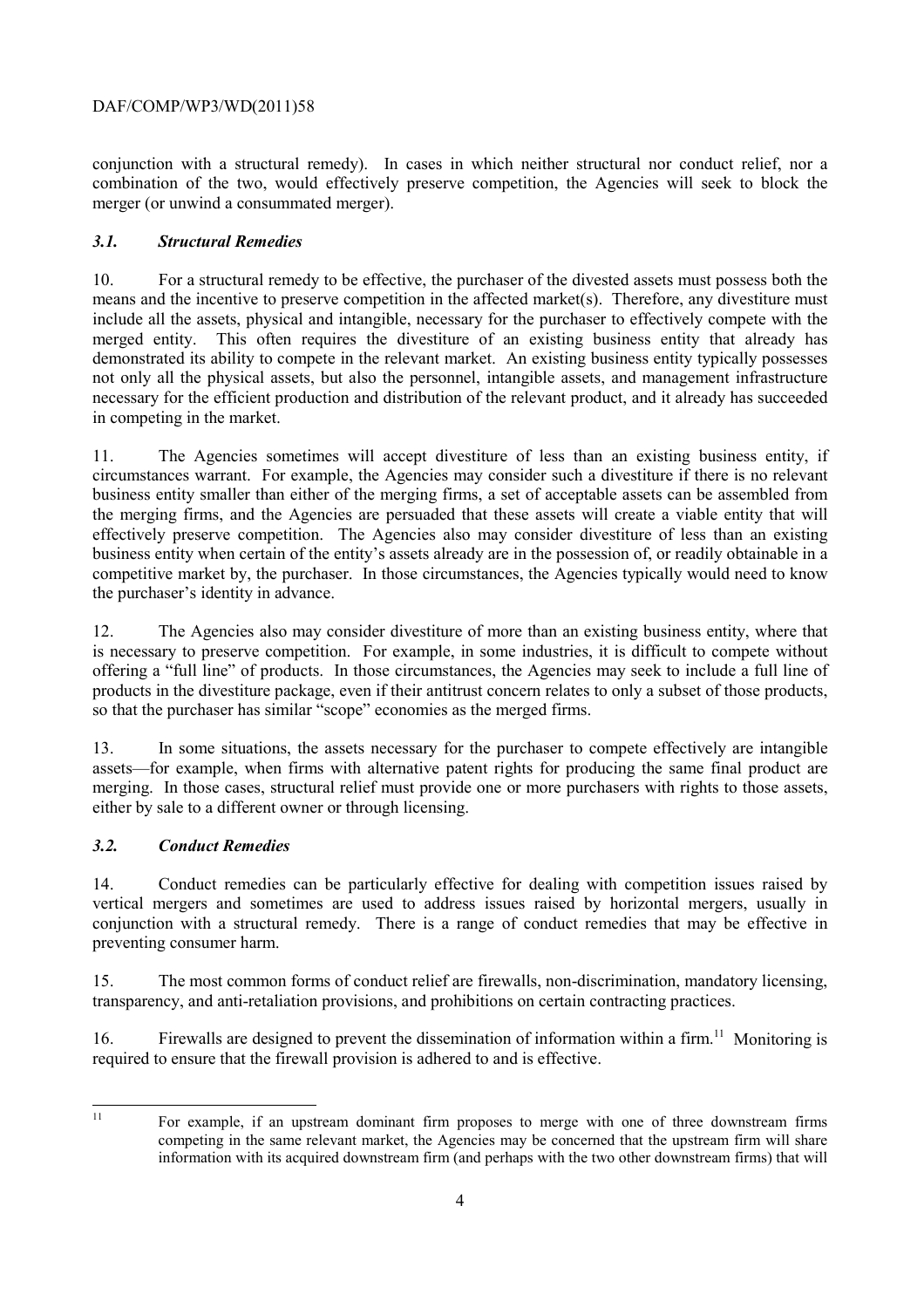17. Non-discrimination provisions incorporate the concepts of equal access, equal efforts, and equal terms.<sup>12</sup> When including a non-discrimination clause in a remedy, the Agencies may insist on an arbitration provision that will allow complainants to resolve controversies regarding the merged entity's conduct under the clause without direct Agency involvement. The Agencies will monitor the implementation of the arbitration provision and in all cases retain responsibility for enforcement.

 may alleviate competitive concerns by enabling competitors to adjust to the change in ownership of a key 18. In certain circumstances, parties may propose, as part of a settlement, to license certain technology or other assets on terms that would prevent harm to competition. Licensing terms of this sort input necessary to effectively preserve competition.13 Licensing agreements of this type can be enforced through mandatory arbitration provisions.

19. The Agencies sometimes employ transparency provisions as a form of relief in vertical merger cases.<sup>14</sup> These provisions usually require the merged firm to make certain information available to a regulatory authority that the firm otherwise would not be required to provide.<sup>15</sup>

-

 facilitate anticompetitive conduct. A firewall could prevent that. *See, e.g.*, United States v. Northrop concerned that PepsiCo would be able to obtain competitively sensitive information about the marketing Commission's order establishes firewalls that prevent such information flowing up to the concentrate portion of PepsiCo's business. *See* http://www.ftc.gov/os/caselist/0910133/100928pepscodo.pdf (2010). Grumman Corp., 1:02-cv-02432, Competitive Impact Statement 18-19 (D.D.C. 2002) (establishing firewall between Northrop's payload and satellite prime businesses). Similarly, in *PepsiCo, Inc.*, PepsiCo, which manufactures soft drink concentrates but sells through independent bottlers, was acquiring the major national third-party bottlers who handle both PepsiCo and Dr Pepper/SevenUp brands. The FTC was plans of concentrate-manufacturer Dr Pepper/SevenUp (separate from distribution plans of the bottler); the

 monopolist proposes to merge with one of three downstream firms competing in the same relevant market, the Agencies may be concerned that the upstream firm will have an incentive to favor the acquired careful to ensure that any such provision will effectively protect against the independent downstream firms firm's products. <sup>12</sup>*See e.g*., United States v. Comcast Corp., 1:11-cv-00106, Competitive Impact Statement 30-33 (D.D.C 2011), *available at* http://www.justice.gov/atr/cases/f266100/266158.pdf. If, for example, an upstream downstream firm by offering less attractive terms to, or refusing to deal with, the acquired firm's competitors. In certain circumstances, depending on the information available regarding competitive prices in the relevant market, the Agencies will consider employing a non-discrimination clause requiring the upstream firm to offer the same terms to all three downstream competitors. The Agencies will be getting lesser quality product, slower delivery times, reduced service, or unequal access to the upstream

<sup>13</sup> *See* United States v. Google, 1:11-cv-00688, Competitive Impact Statement 9-13 (D.D.C. 2011); *Comcast*, 1:11-cv-00106 at 30-33.

<sup>14</sup>*See, e.g.*, United States v. MCI Commc'ns Corp., 1994-2 Trade Cas. ¶70,730, \*1-7 (D.D.C. 1994) (requiring disclosure of various data, including prices, terms, and conditions of telecommunications services, volumes of telecommunications services traffic, and average time between order and delivery of circuits between certain entities). Similarly, in *Entergy and Entergy-Koch* (2001), the FTC was concerned that the vertical combination would allow the merged firm to avoid certain rate regulation by the Louisiana or Mississippi (state) Public Service Commissions; the FTC's order requires Entergy to post certain pricing information, in the form of requests for proposals, in a public manner, so that the state regulatory agencies can see and monitor them. *See*, http://www.ftc.gov/os/2001/01/entergydo.pdf. In considering requiring a transparency provision, the Agencies are alert to the possibility that increased transparency could, under some conditions, facilitate coordination in certain industry settings.

 $15$  regulatory agency in preventing the firm from engaging in regulatory evasion by, for example, charging 15 For example, a consent order may require a telecommunications firm to inform a regulatory agency of the prices the firm is charging customers for telecommunications equipment, even though the regulatory agency may not have the authority to regulate those prices. The additional information can aid the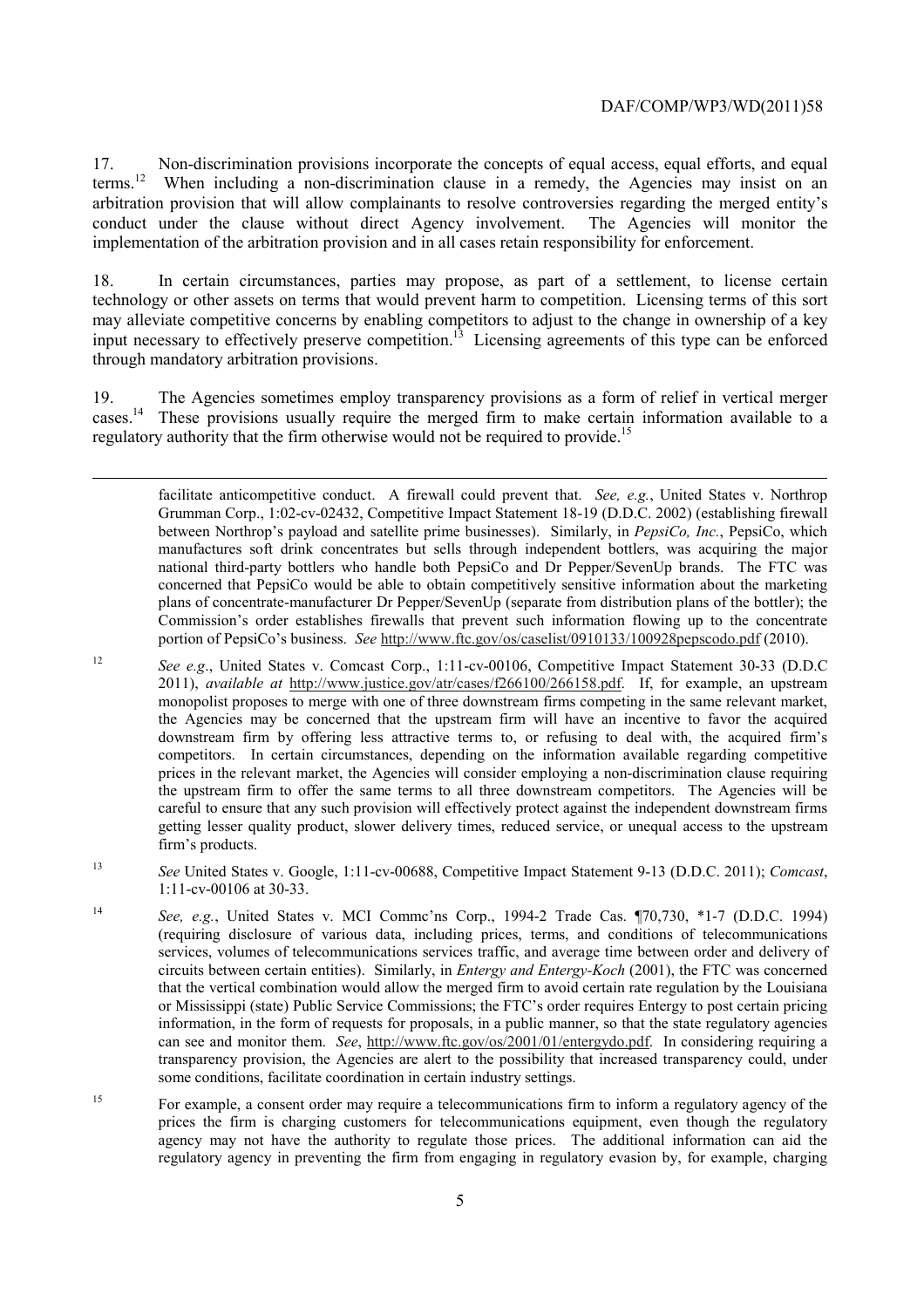contemplate entering into) contracts or who do business with the merged entity's competitors.<sup>16</sup> They also 20. Anti-retaliation provisions also may prove effective in preserving competition. Such provisions may bar the merged entity from retaliating against customers or other parties who enter into (or may prohibit the merged entity from discriminating or retaliating against an entity for providing information to the Agencies about alleged non-compliance with a decree or for invoking any of the provisions of a decree or a regulatory agency's rule or order.<sup>1</sup>

 anticompetitive, depending on a number of factors. In some situations a merged entity might use provisions to foreclose or slow a competitor's entry. In these types of situations, it may be appropriate to 21. In some circumstances, the Agencies may require prohibitions on restrictive contracting practices by the merged entity. Restrictive or exclusive contracts can be competitively neutral, procompetitive, or restrictive or exclusive contracting anticompetitively to block competitors' access to a vital input. Or, a merged entity might enter into short-term contracts with key customers that include automatic renewal impose limits on the merged entity's ability to enter into restrictive or exclusive contracts.<sup>18</sup> Prohibitions on restrictive contracting may be particularly appropriate in vertical mergers in which the merged entity will control an input that its competitors must access to remain viable.

No matter what form a conduct remedy takes, clear and careful drafting is especially important. defendant to try to evade the intent of the decree. 22. No matter what form a conduct remedy takes, clear and careful drafting is especially important. Remedial provisions that are too vague to be effectively enforced or that could be misconstrued and thereby fail to achieve their intended purpose risk rendering useless the effort devoted to investigating the merger and obtaining the decree, leaving the competitive harm unchecked. Conduct remedies must precisely and unambiguously spell out a defendant's obligations, so that it is clear what must or must not be done to satisfy the terms. A decree that is not clearly and carefully crafted can be an invitation for a

# *3.3. Hybrid Remedies*

competition is best preserved by structural relief in some relevant markets and by conduct relief in others. 23. In some circumstances, the most effective remedy will include both structural and conduct provisions. This may be the case, for example, when a merger involves multiple markets or products and Competition is better preserved by structural and conduct relief. The example, for  $\alpha$ , a merger involving one type of market may require both structural and conduct relief. For example, for certain kinds of mergers an effective remedy might involve requiring the merging firms to divest certain customers' contracts (structural relief) and also preventing abusive contracting practices (conduct relief).

product mixes are altered, or the purchaser obtains government approvals or customer qualification).<sup>19</sup> In 24. In other circumstances, temporary conduct relief will be necessary to help strengthen structural relief. For example, the Agencies might require a supply agreement to accompany a divestiture if the purchaser is unable to manufacture the product for a transitional period (perhaps as plants are reconfigured,

telecommunications equipment clients with which it competes for provision of telecommunications services higher prices than it charges its other telecommunications equipment customers.

1

<sup>16</sup> <sup>16</sup>*See, e.g.*, *Ticketmaster*, 2010-2 Trade Cas. at \*25-26.

<sup>17</sup>*See, e.g.*, *Comcast*, 1:11-cv-00106, Competitive Impact Statement 34, 40.

<sup>18</sup> S*ee, e.g.*, *id.* at 34-37.

 $19$  to promote competition with itself, competitors reliant upon the merged firm for product or key inputs may 19 The Agencies pay close attention to determining the appropriate duration of these types of supply agreements: agreements that are too short may not give a purchaser sufficient time to establish a viable operation, while agreements that are too long may reduce a purchaser's incentives to compete effectively as an independent entity. Long-term supply agreements between the merged firm and third parties on terms imposed by the Agencies can raise serious competitive issues. Given the merged firm's incentive not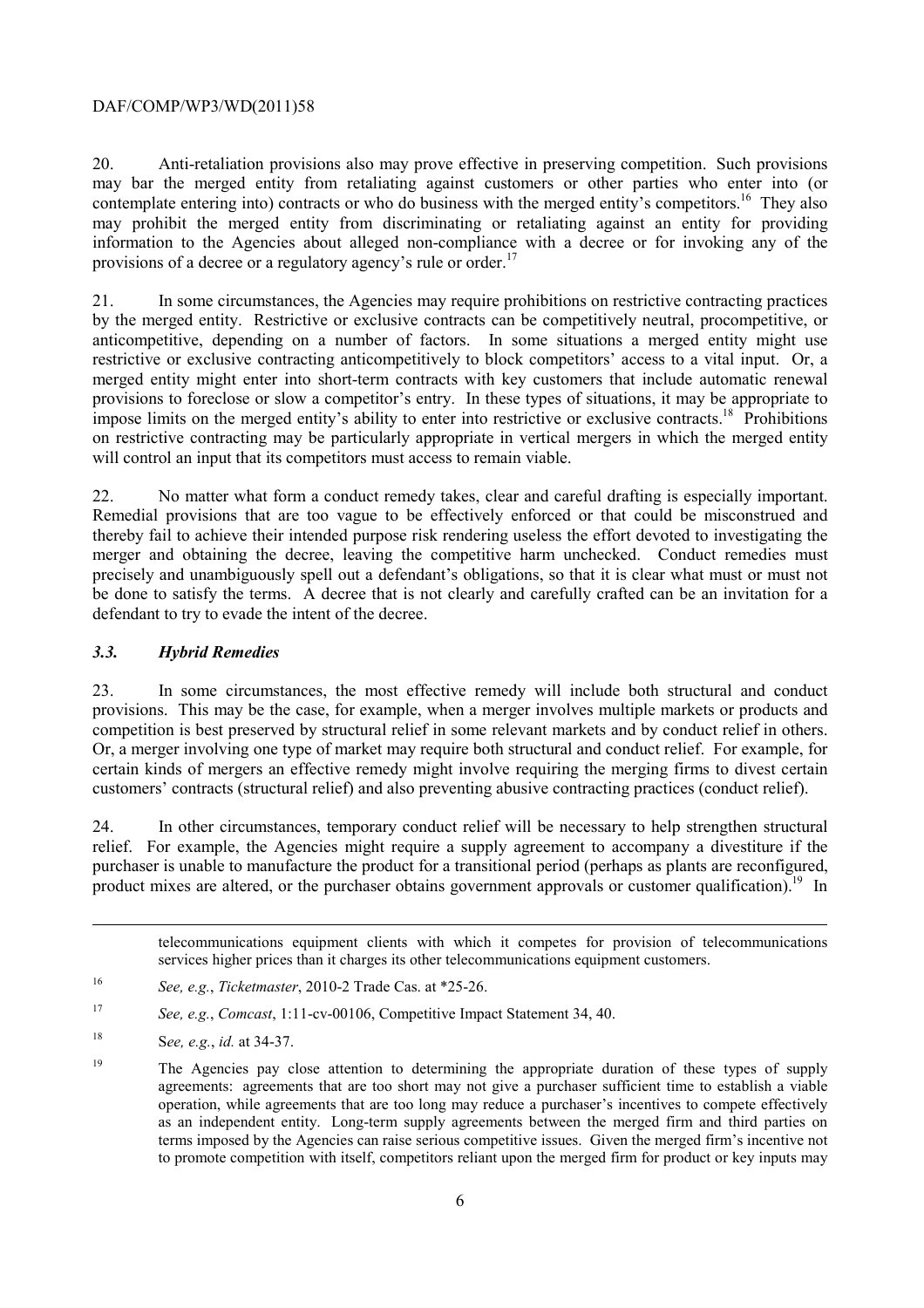those circumstances, a supply agreement can help prevent the loss of a competitor from the market, even temporarily. Similarly, temporary limits on the merged firm's ability to reacquire personnel may at times be appropriate as part of a divestiture to ensure that the purchaser will be a viable competitor.<sup>20</sup> The Agencies may also require the merged firm to provide certain interim technical assistance to a purchaser, especially in cases involving highly technical and complex production markets.

#### **4. Implementing Effective Remedies**

25. Merger remedies are effective only when properly implemented. Proper implementation involves determining the timing of the remedy and the steps necessary to ensure that the remedy is effectively executed.

## *4.1. Timing*

-

26. The timing of merger remedies in the United States varies depending on the factual circumstances of particular mergers. In some cases, the merging parties may choose to pursue a preconsummation remedy that may resolve the Agencies' competitive concerns without requiring the Agencies to bring suit. In other cases, the parties will propose the divestiture of a specific package of assets to a particular buyer ("upfront buyer"). In many other instances, the parties, or a selling trustee, will have a deadline to find a buyer for a specific package of assets.

 acceptable fix-it-first remedy contains no less substantive relief than the Division would seek if it filed a 27. A fix-it-first remedy is used at times at the Antitrust Division; it is a structural solution that the parties implement and the Division accepts before a merger is consummated. To accept a fix-it-first proposal, the Division must be satisfied that the remedy will effectively preserve competition. An case in court. The Division, therefore, will conduct an investigation sufficient to determine both the nature and extent of the likely competitive harm and whether the proposed fix-it-first remedy will resolve it. In certain circumstances, a fix-it-first remedy may preserve competition in the market more immediately and effectively than would a decree, allowing the Division to use its resources more efficiently. However, if the competitive harm from a particular merger requires remedial provisions that entail continuing, postconsummation obligations on the part of the merged firm, the Division will reject a fix-it-first remedy because an order will be necessary to enforce and monitor the ongoing obligations. The FTC does not have a formal policy of using fix-it-first remedies. Nevertheless, parties in rare instances (after it becomes clear where the FTC staff's concerns lie) have unilaterally sold off the relevant assets in an acceptable manner, at which point the FTC has decided that no further relief is required. In those rare instances, the FTC has not required a formal order.

 be disadvantaged in the long term. Contractual terms can be difficult to define and specify with the the order specifications, and satisfy other conditions that are necessary to effectively preserve competition. of a competitive advantage. Therefore, supply agreements in Agency decrees generally will be short-term and used as a transitional mechanism until the purchaser is able to secure another source of supply. requisite foresight and precision, and a firm compelled to help another compete against it is unlikely to exert much effort to ensure the products or inputs it supplies are of high quality, arrive as scheduled, match Moreover, close and persistent ties between two or more competitors (as created by such agreements) can serve to enhance the flow of information or align incentives that may facilitate collusion or cause the loss

 20 http://www.ftc.gov/os/caselist/0810265/090526basfdo.pdf (2009).<br>7 *See, e.g.*, United States v. AlliedSignal, 2000-2 Trade Cas., ¶ 73,023 \*21-23 (D.D.C. 2000); United States v. Aetna, 1999-2 Trade Cas., ¶ 72,730 \*15-16 (N.D. Tex. 1999). And *see, e.g.*, *BASF SE*, at paragraph VII.B. for a typical such provision in an FTC order.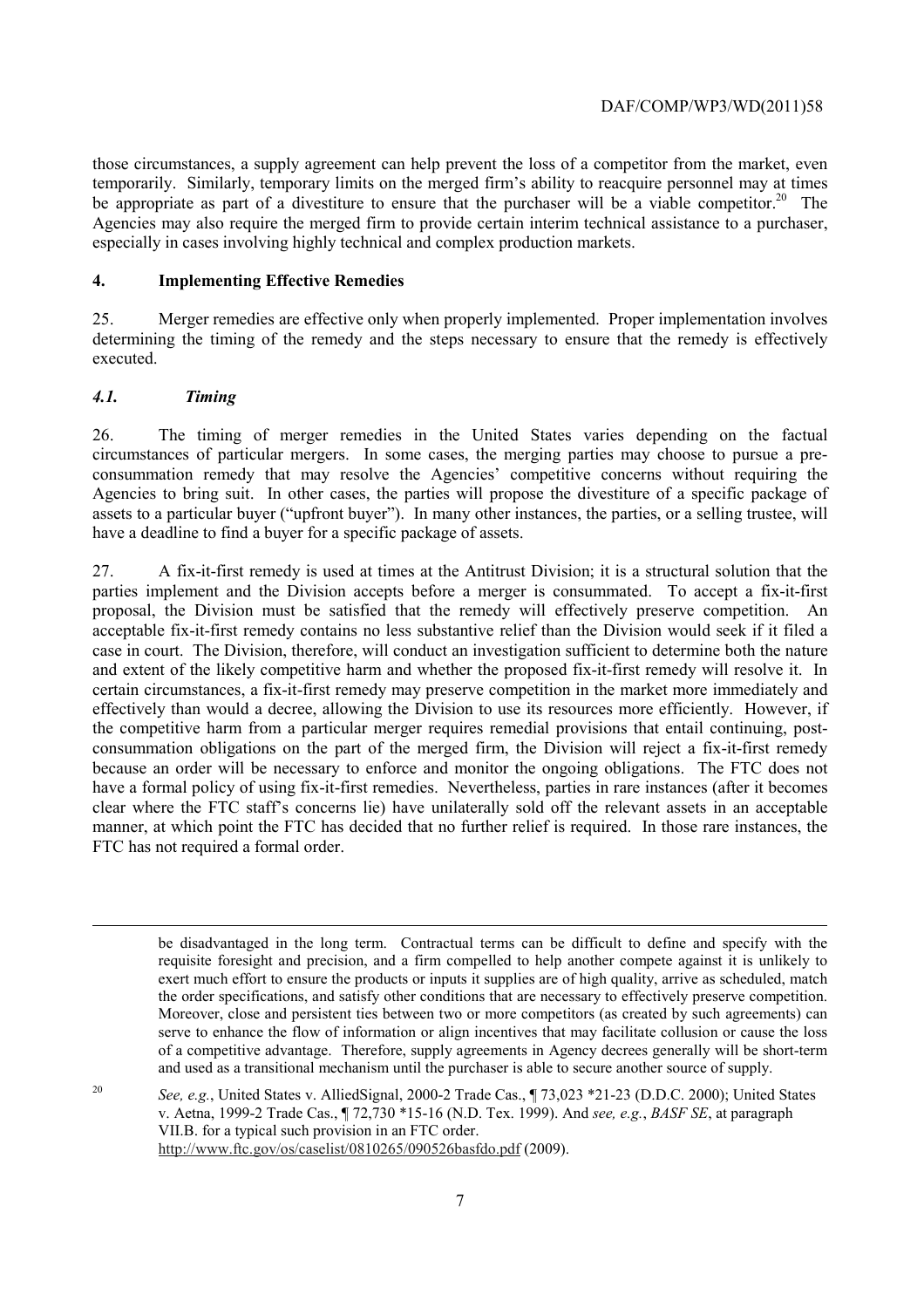the proposed sale will effectively preserve competition in the relevant market post-merger. This type of arrangement can benefit both the merging parties and the Agencies. The parties benefit because the 28. In some cases the parties may propose an upfront buyer for a specific package of divestiture assets. The Agencies may enter into a consent order agreeing to this type of proposal if they determine that divestiture process is generally shorter and more certain than if they shopped a broader package of assets to a number of potential purchasers for a post-consummation sale. The Agencies and consumers benefit from avoiding any loss of competition during the search for purchasers, and avoiding costs arising in a longer investigation and post-consummation sale process. The Agencies also gain the certainty that the divestiture will occur, and thus effectively preserve competition. The FTC generally requires upfront buyers if there is any real risk that approvable purchasers might not exist for a divestiture package, or if there is concern about the viability of the divestiture package during the divestiture period. For example, the FTC routinely requires upfront buyers in mergers involving pharmaceutical products, because a successful divestiture requires finding an approvable and interested purchaser from a very small group of candidates (other pharmaceuticals manufacturers who do not have overlapping products). The FTC also routinely requires upfront buyers in food retailing mergers, because retailing assets are particularly susceptible to competitive diminishment (loss of consumer interest or "franchise") during the divestiture period.

29. In all merger cases with divestiture orders, the Agencies will require identification of a package of assets to be divested pursuant to the order or decree (even for upfront buyers). In the absence of an upfront buyer, the Agencies must be satisfied that the asset package will be sufficiently broad to attract a purchaser in whose hands the assets will help preserve competition – that is, that the package contains everything a competitor would need. The Agencies also will need to confirm, in their investigation, that there will be at least one acceptable potential purchaser for the specified asset package. The Agencies do this by interviewing likely interested purchasers.

likelihood that an appropriate purchaser will emerge.<sup>21</sup> The Agencies must approve any proposed 30. When parties dispute what assets must be included in the divestiture package, the Agencies may agree to the parties' proposed package on the condition that, if an acceptable purchaser cannot be found for that package, the parties must include additional valuable assets – "crown jewels" – to increase the purchaser. Generally, the Agencies will allow the parties an opportunity to find a purchaser on their own within sixty to ninety days. The Agencies will reserve the right to appoint a selling trustee to complete the sale if the parties are unable to do so in that timeframe.

# *4.2. Implementation*

31. Once a divestiture package has been identified, the Agency generally will require certain measures to safeguard effective implementation of the remedy, including a hold separate provision, provisions for operating, monitoring, and selling trustees, and the right to disapprove a proposed purchaser.

32. Consent decrees or orders mandating post-consummation divestiture will require the merged firms to take all steps necessary to ensure that the assets to be divested are maintained as separate, distinct, and saleable. A hold separate agreement or order is designed to maintain the independence and viability of the divested assets and to preserve competition in the market during the pendency of the divestiture. The remedy also often includes an asset preservation clause, which requires the defendant to preserve and maintain the value and goodwill of the divestiture assets during the divestiture process. Because hold

 $\overline{a}$ 21

The use of crown jewels and upfront buyers are related: if there is doubt that the offered package is viable or sellable, the Agencies can insist on an upfront buyer (to test the offer before a settlement is reached), or may instead agree to a crown jewel provision.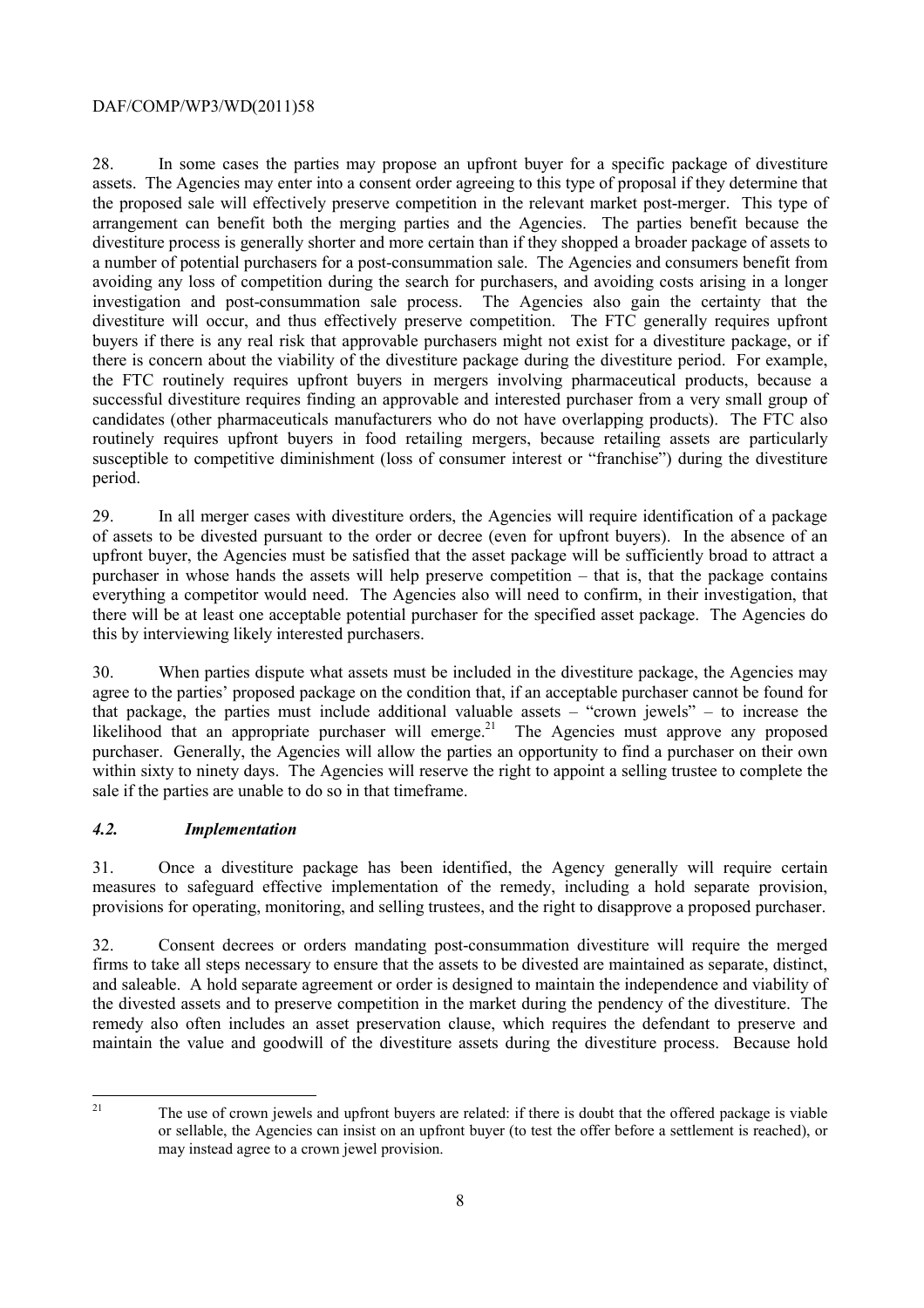separate and asset preservation provisions will not in all cases entirely preserve competition, these provisions do not eliminate the need for a speedy divestiture.

injunctive provisions to hold separate certain assets from the defendant's other business operations. conduct remedy involving ongoing obligations, especially when effective oversight requires technical 33. If the Agencies are concerned that a defendant has the ability and incentive to mismanage the divestiture assets during the typical divestiture period, thereby reducing the likelihood that the divestiture will effectively preserve competition, the Agencies will consider appointing an operating trustee or manager to oversee day-to-day management of the assets and to assure that they will be operated competitively. The Agencies also may appoint a monitoring trustee to review a defendant's compliance with its obligations to sell the assets to an acceptable purchaser as a viable enterprise and to abide by Similarly, the Agencies may consider appointing a monitoring trustee to oversee compliance with a expertise or industry-specific knowledge.

34. The Agencies must have the ability to seek appointment of a selling or divestiture trustee to sell the divestiture assets if a defendant fails to complete the ordered sale by the ordered deadline. Therefore, the Agencies' divestiture decrees always include a provision for the appointment of a selling trustee. In most cases, the Agencies will allow the defendant a reasonable opportunity to divest the assets to an acceptable purchaser before they ask the court to appoint a trustee to complete the sale.<sup>22</sup> However, in rare circumstances, in which the Agencies have reason to believe that the defendant will not complete the ordered divestiture within a reasonable time, the Agencies may require the immediate appointment of a selling trustee.

certain that the purchaser has the incentive to use the divestiture assets to compete in the relevant market. 35. The Agencies must approve any proposed purchaser. The Agencies condition their approval on the satisfaction of three fundamental tests. First, divestiture of the assets to the proposed purchaser must restore the lost competition and must not itself cause competitive harm. Second, the Agencies must be The Agencies will not approve a divestiture if the divested assets will be redeployed elsewhere. Third, the Agencies will determine whether the proposed purchaser has sufficient acumen, experience, and financial capability to complete the acquisition and to compete effectively in the market over the long term.

# **5. Public Comments and Judicial Review**

36. The Antitrust Division and the Federal Trade Commission have different procedures for seeking public comment and final approval of a proposed remedy, but they serve the same goal of announcing the settlement and inviting public comment.

 impact, the Division must file a proposed consent decree embodying the remedy with the relevant court. 37. The Antitrust Division must file suit in federal court to block or otherwise challenge a merger. When the parties and the Antitrust Division agree on a remedy that will cure the merger's anticompetitive Under the Antitrust Procedures and Penalties Act ("APPA"), $^{23}$  proposed consent judgments in antitrust cases brought by the United States are subject to a sixty-day comment period, after which the court must determine whether entry of the proposed final judgment "is in the public interest." Third parties and the public have the opportunity, during the sixty-day comment period, to file public comments on the proposed final judgment. In determining whether to approve the proposed remedy, the reviewing court generally will consider, among other factors, the relationship between the remedy secured and the specific allegations set forth in the Government's complaint, whether the decree is sufficiently clear, whether

 $\overline{a}$ 22 The FTC's orders allow the Commission itself to appoint the divestiture trustee (as well as monitors), if the Commission decides it is necessary.

<sup>&</sup>lt;sup>23</sup> 15 U.S.C.  $$16(b)-(h)$ .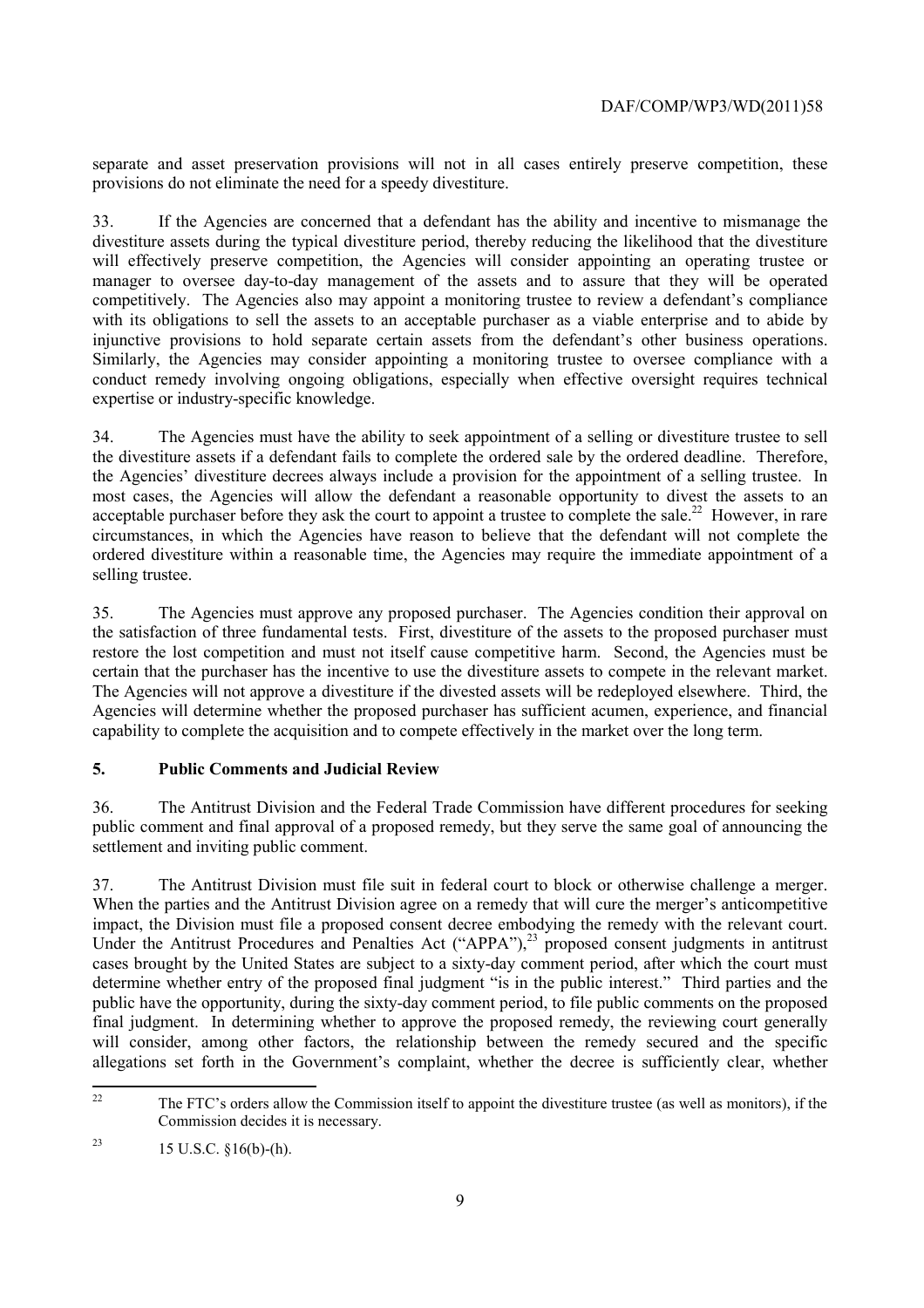enforcement mechanisms are sufficient, and whether the decree may cause harm to third parties. With respect to the adequacy of the relief secured by the decree, a court may not "engage in an unrestricted evaluation of what relief would best serve the public."<sup>24</sup>

38. The Federal Trade Commission must also ask a court to block a proposed merger. In other respects, however the Commission uses its own administrative procedures to settle cases. When the parties reach a settlement agreement with the Commission's staff, the Commission must vote to accept the agreement for public comment. During the 30-day public comment period (which begins with a Commission press release and publication of the proposed complaint and consent order), anyone may file comments concerning the case. Following the public comment period, the Commission will determine whether to issue the proposed order as final. The Commission may renegotiate terms, if information indicates that that is appropriate. Or (very rarely), the Commission may decide to close the investigation and not issue an order at all. None of these decisions require approval of the courts.<sup>25</sup>

## **6. Compliance**

 39. The Agencies devote significant resources to ensuring that their decrees and orders are fully implemented. When an order requires a divestiture, the responsible Agency will closely monitor the sale, including reviewing (a) the sales process, (b) the competitive, financial, and managerial viability of the purchaser, (c) any documents related to the sale, and (d) any relationships between the purchaser and defendants, to ensure that no such relationships will inhibit the purchaser's ability or incentive to compete vigorously. For a decree that requires affirmative acts, the responsible Agency will determine whether the required acts have occurred and evaluate the sufficiency of compliance. When a decree prohibits certain actions, the responsible Agency or a monitoring trustee will conduct periodic or ongoing inquiries to determine whether defendants are observing the prohibitions.

 compliance. These decrees may require defendants to submit written reports and permit the Agencies to 40. Merger orders and decrees must include provisions allowing the Agencies to monitor inspect and copy all relevant books and records and to interview defendants' officers, directors, employees, and agents, as necessary, to investigate any possible decree violations. Agency orders also may require firms to regularly provide to the relevant Agency certain data useful for decree oversight or to self-report decree violations or allegations of violations. Although the Agencies may issue civil investigative demands (and otherwise use their full investigative authority) to investigate compliance, the Agencies will also require that access terms be included in the decree, both to monitor compliance and to examine possible decree modification or termination.

41. If the Agencies conclude that a consent decree has been violated, they will institute an enforcement action. Both the Antitrust Division and the Federal Trade Commission will bring their enforcement actions in federal court. The Antitrust Division can pursue either or both civil and criminal contempt actions. Civil contempt has a remedial purpose—compelling compliance with the court's order or compensating the complainant for losses sustained. The Antitrust Division may consider seeking both injunctive relief and fines that accumulate on a daily basis until compliance is achieved. Criminal contempt is not remedial—its purpose is to punish the violator, to vindicate the authority of the court, and to deter others from engaging in similar conduct in the future. The penalty may be a fine, or imprisonment, or both. The Division must prove any criminal case beyond a reasonable doubt, which is a higher burden than the burden for civil actions.

 $\overline{a}$ 24 United States v. BNS, Inc., 858 F.2d 456, 462 (9th Cir. 1988).

<sup>&</sup>lt;sup>25</sup> The Commission might also determine that more relief is required, and if the parties do not consent the Commission will begin administrative litigation to obtain that relief. Parties may appeal any resulting order to the federal appeals courts.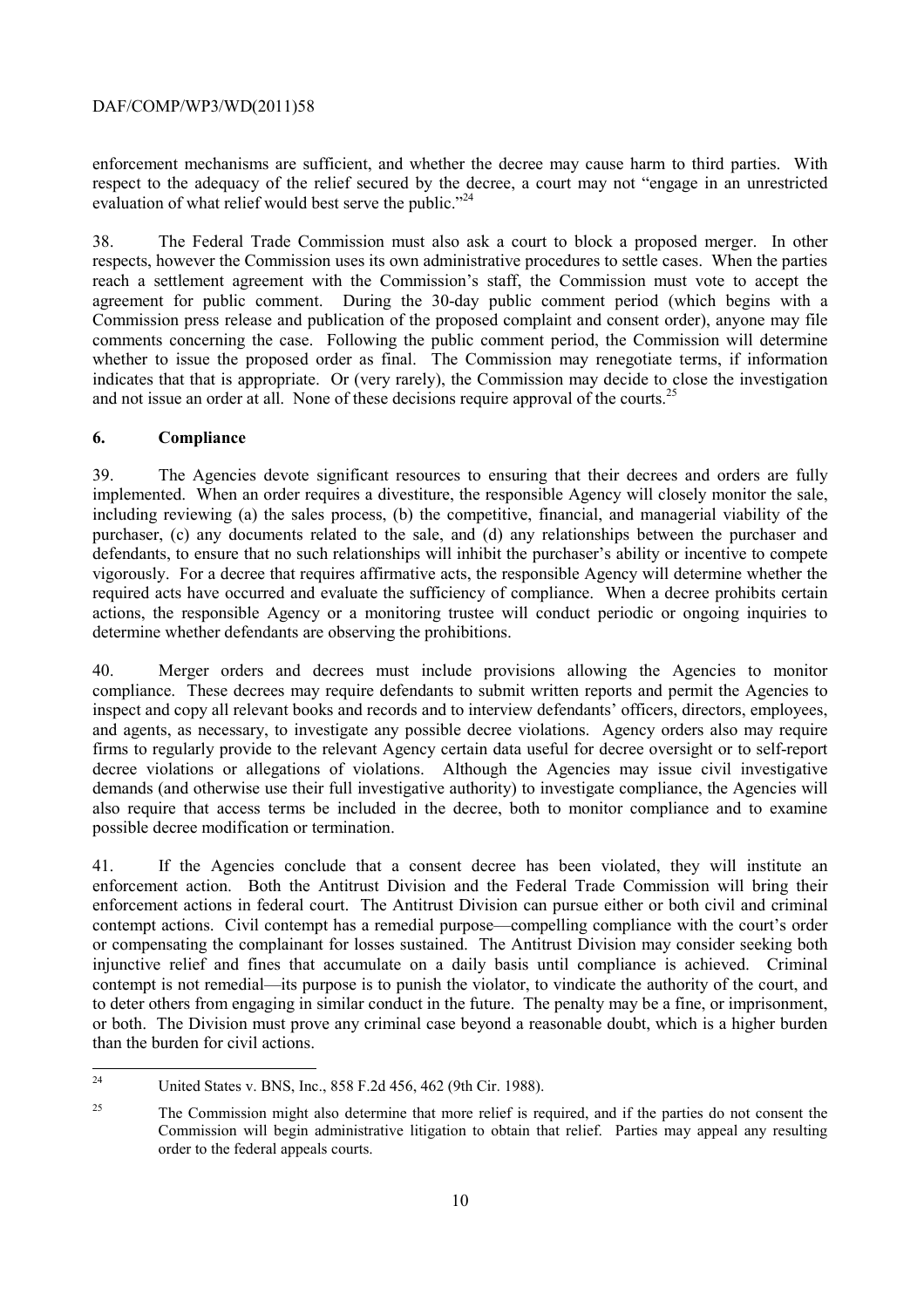42. The Federal Trade Commission may seek daily civil penalties and injunctive relief, both to obtain compliance and to punish past or ongoing non-compliance. The civil penalty proceeding is similar to a civil contempt proceeding but is a separate proceeding established by statute. The Commission may bring an enforcement action either in its own name, or, with the help of the Department of Justice, in the name of the United States.

#### **7. Guidance**

43. The remedies principles described in this paper are addressed in more detail in publicly available guidelines documents issues by the Agencies. The Antitrust Division has recently released an updated version of its Policy Guide to Merger Remedies.<sup>26</sup> The Federal Trade Commission's Bureau of Competition has released two related guides: a statement on negotiating merger remedies, $^{27}$  and frequently asked questions about merger remedies.28 Both Agencies also at times discuss these issues during speeches and at bar and other public meetings.

#### **8. International Consultation and Cooperation**

divest two hair care brands in order to proceed with Unilever's \$3.7 billion acquisition of Alberto-Culver.<sup>31</sup> markets were such that the outcomes in the various jurisdictions were not identical. Both Unilever and Alberto-Culver provided waivers, in a timely way, to facilitate the international cooperation in this case. Alberto-Culver provided waivers, in a timely way, to facilitate the international cooperation in this case. Some recent FTC enforcement actions that involved cooperation with the European Union include *BASF*  44. Increasingly, the Agencies review mergers that also are reviewed by other competition agencies around the world. For example, in early 2010, the Antitrust Division took into account the commitments that the parties in the *Cisco/Tandberg* merger gave to the European Commission regarding interoperability in concluding that the proposed merger was not likely to be anticompetitive.<sup>29</sup> The Division and the European Commission worked together very closely on their investigations and closed them on the same day. The Division also worked closely with the German Federal Cartel Office (FCO) on the acquisition of certain patents and patent applications from Novell Inc. by CPTN Holdings LLC.<sup>30</sup> At the request of the two agencies, CPTN – a holding company owned originally by Microsoft Inc., Oracle Corp., Apple Inc. and EMC Corp. – made revisions to the transaction agreements that were necessary to protect competition and innovation in the open source software community. The close cooperation between the agencies was aided by waivers from the parties that allowed the sharing of information and assessments of likely competitive effects and coordination on potential revisions to the parties' agreements. Finally, in May 2011, the Division entered into a consent decree with Unilever and Alberto-Culver requiring the parties to The Division communicated with the UK Office of Fair Trading, the Mexican Federal Competition Commission and South Africa's Competition Commission – although the differences in products and *SE*, cited earlier,<sup>32</sup> which involved divestitures in high performance pigments markets, and *Agilent Technologies*, which involved world-wide divestitures in mass spectrometry and gas chromatography

 $26$ See press release at http://www.justice.gov/atr/public/press\_releases/2011/272365.htm.

 $27$ http://www.ftc.gov/bc/bestpractices/bestpractices030401.shtm.

<sup>28</sup> 28 http://www.ftc.gov/bc/mergerfaq.shtm.

<sup>&</sup>lt;sup>29</sup> See press release at http://www.justice.gov/atr/public/press\_releases/2010/257173.htm.

 $30$ See press release at http://www.justice.gov/atr/public/press\_releases/2011/270086.htm.

<sup>31</sup> See press release at http://www.justice.gov/atr/public/press\_releases/2011/270854.htm.

 $32$ See press release at http://www.ftc.gov/opa/2009/04/basf.shtm.